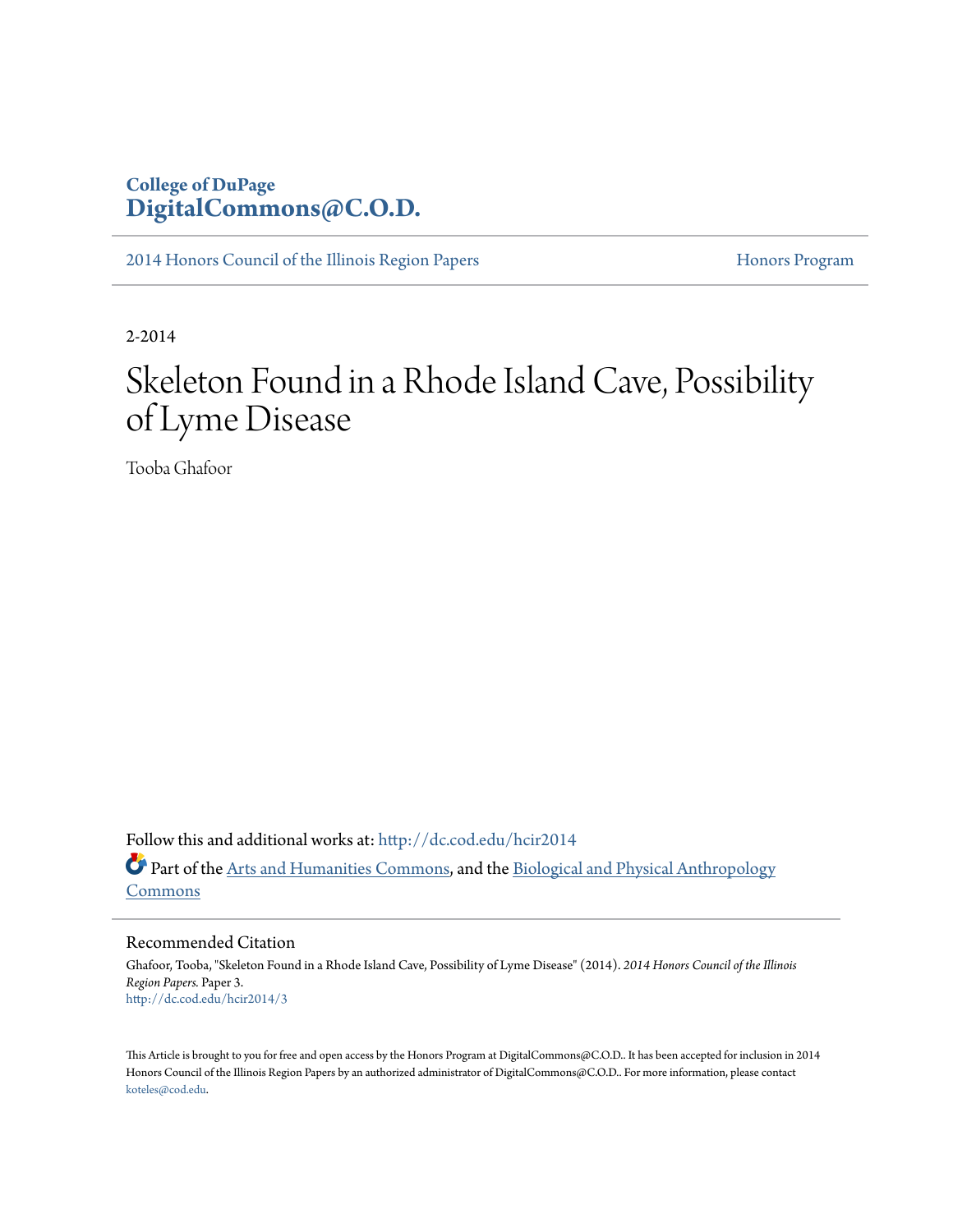Skeleton found in a Rhode Island cave, Possibility of Lyme Disease

#### Tooba Ghafoor

#### **ABSTRACT**

A skeleton of a member of the Wampanoag tribe was recently found in a cave near the eastern shore of Narragansett Bay, Rhode Island. Examination of the skeleton revealed the individual was most likely a male in his late 40s. Six *Amblyomma americanum* and nine *Xodes scapalaris* ticks were found in the fur cloth of the individual. These ticks, as well as abnormalities of the skeleton, including a missing arm and broken rib, raise the possibility of the individual suffering and dying from Lyme disease. Carbon-14 dated the remains and ticks to the year 1600.

#### INTRODUCTION

A skeleton belonging to a member of the Wampanoag tribe was recently found in a cave near the shores of Rhode Island. The Wampanoag were a native American tribe that inhabited the area from Narragansett Bay to Cape Cod in the northeastern United States until the arrival of Europeans in the mid-1500s lead to the decline of the tribe (DeKeyser 2005). By 1677 the population had dwindled down from over 12,000 to less than 400 members of the tribe due to disease and warring with the Europeans (Dulik et al., 2012, Cray 2009).

Diseases affecting the Wampanoag are of interest in this study, particularly tick-borne illnesses, since the deer tick, *Ixodes scapalaris,* and the Lone Star Tick, *Amblyomma americanum*, were found on the fur cloth of the human. *I. scapalaris* is a known carrier for the Lyme disease spirochete *Borrelia burgdorferi* (Esposito et al. 2013). *Amblyomma americanum* is known to carry *Rickettsia rickettsii*, which can cause Rocky Mountain Spotted Fever (RMSF),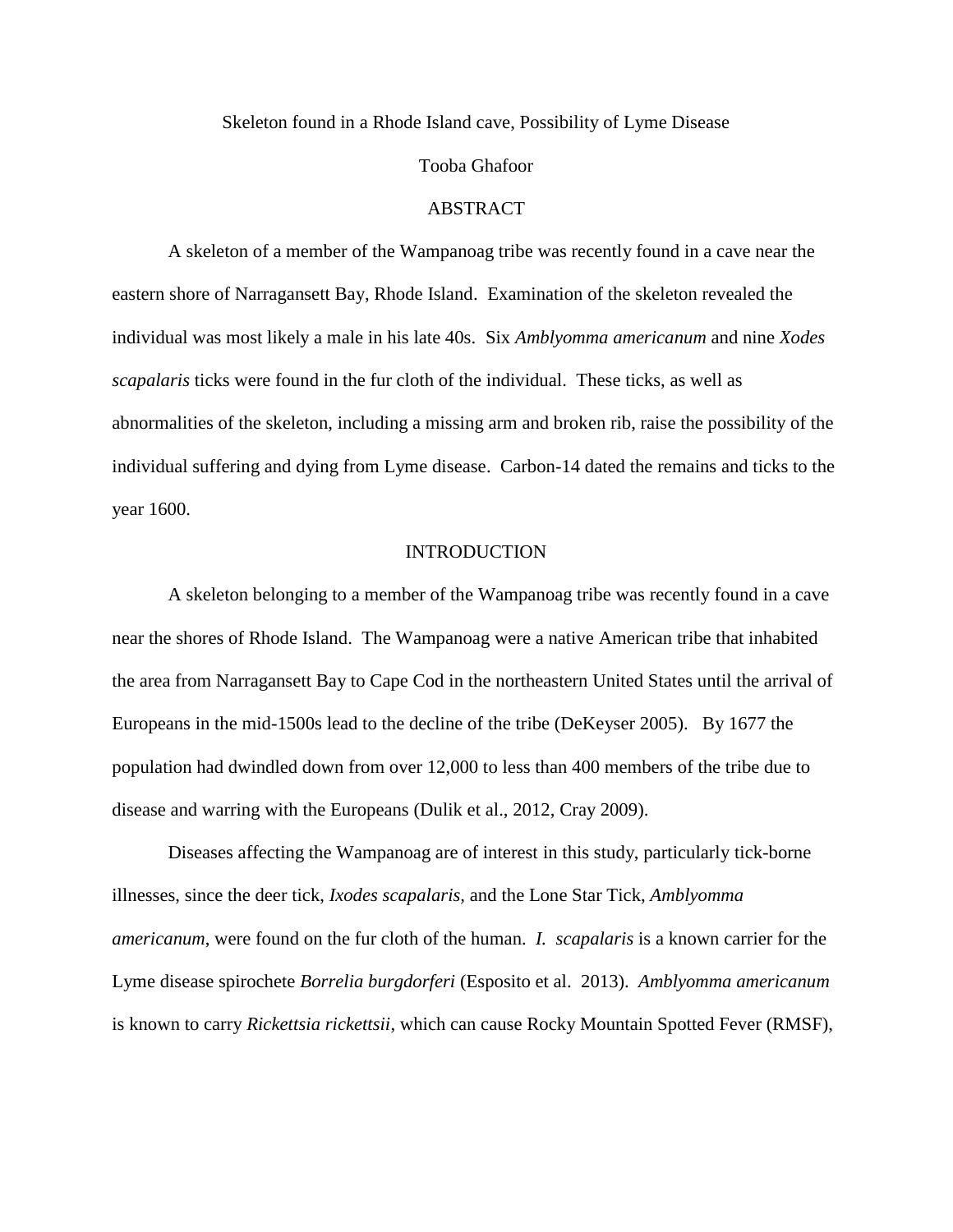and *Ehrlichia chaffeensis*, which causes Human monocytic ehrlichiosis (Goodard and Varela 2009).

Lyme disease is a multi-systematic tick-borne illness. Its early symptoms include the "bulls-eye" rash erythema migrans, as well as flu-like symptoms including fever and lymph node swelling. Later symptoms are more severe, such as neurological problems, including aseptic meningitis and facial palsy, long-term joint pain and skin rash, as well as cognitive problems (Jensenius et al. 2006). RMSF is more common in children than adults, and initial symptoms include fever, nausea, and rash (Buckingham et al 2007). Later symptoms are more severe, such as vasculitis, an inflammation of the blood vessels, cardiac arrhymthia, confusion, coma, and others. Death can occur in as early as eight days if left untreated (Weinberg 2007). Lyme disease appears to have been present in North America many thousands of years before European settlement, having originated and radiated from the northeast United States (Hoen et al. 2009). The Wampanoag were at more risk for exposure to the Lyme disease and RMSF spirochete due to the abundance of animals, such as white-tailed deer, that are host to the deer tick and lone star tick (Esposito et al 2013).

In this study, the skeleton and ticks were analyzed to determine the health of the individual, as well as the age, gender, and possible cause of death of the human whose remains were found.

#### **METHODS**

The skeleton was examined and measured to determine age, gender, and possible health conditions. The age was determined by examining the ossification of the bones, particularly in the skull and clavicle. For the gender, two measurements were taken: the pelvic ratio and the subpubic angle. The overall health of the individual was evident through the skeleton by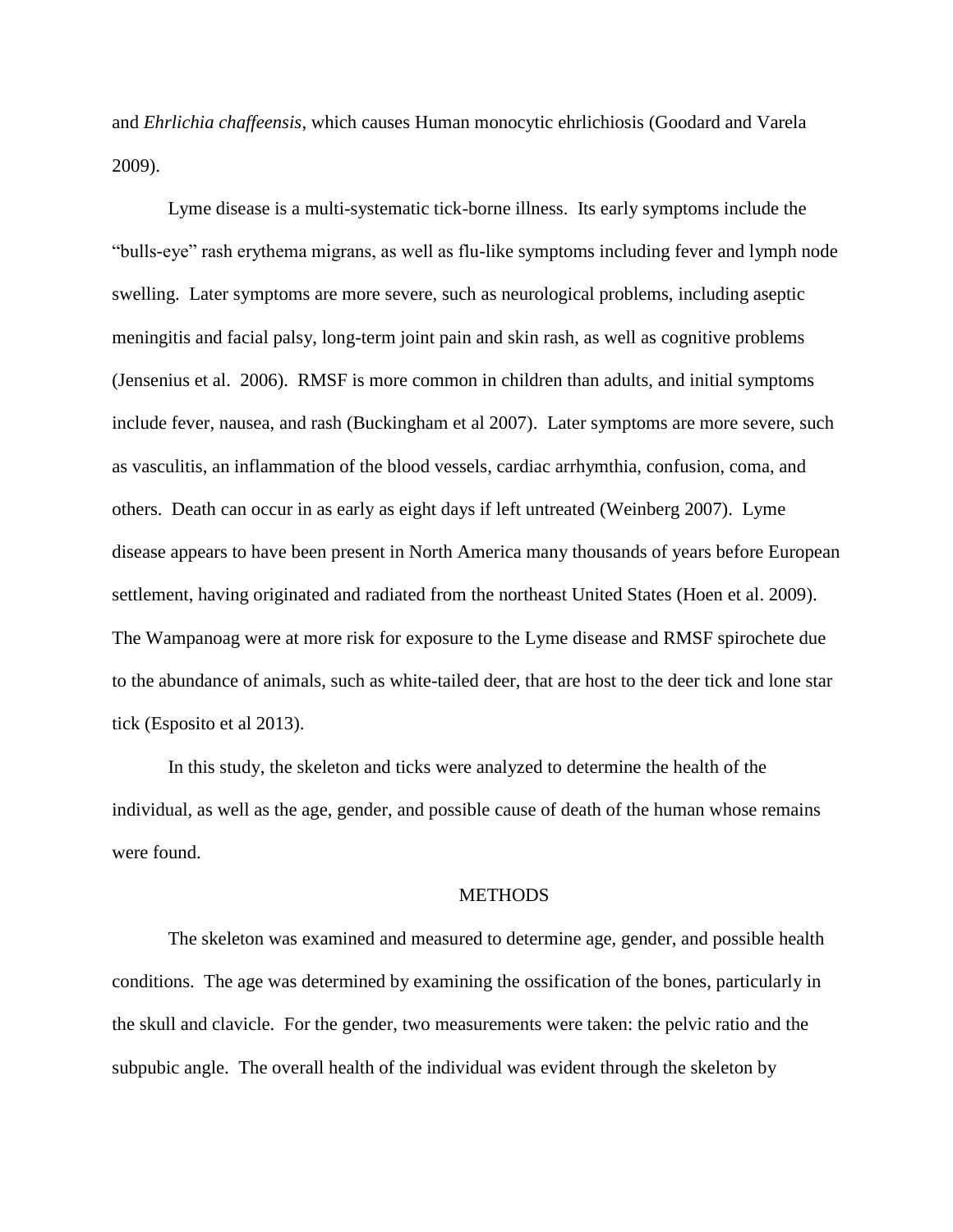examining the joints for lesions or arthritis, and any broken bones. Ten samples from the human remains, lone star ticks, and deer ticks were used in carbon-14 dating to determine the age of the material, and two-tailed t-tests were used to test for differences in ages between the human remains and tick samples.

### RESULTS AND DISCUSSION

The individual's clavicle was fused completely at the center of his chest, which happens between the ages of twenty-four and thirty years old, and the cranial sutures were almost fully closed up. The ossification of the clavicle indicates that the individual was an definitely at least in his mid-twenties, and the closed cranial sutures indicate the individual was most likely in his late 40s, due to the fact that this fusing of the skull does not happen until middle age (Libal 2006). The pubic angle was measured to be  $60^{\circ}$ , and the pubic ratio was 0.8, which indicates the remains were that of a male. All of the teeth were present and whole. The individual had one broken rib and was missing an arm.

From the carbon-14 dating, the skeletal remains and ticks were found to be 413 years old, so the individual lived to about the year 1600. The age of the skeletal remains did not vary from those of the ticks (Table 1).

The missing arm, broken rib and slight erosion of the pelvic bone could have happened post-mortem. The erosion of the pelvic bone could be due to rheumatoid arthritis or a similar condition.

The presence of the ticks does not rule out that the human suffered, and perhaps died from, a tick borne disease. The complaints of the people of that time include rashes, shooting pain, fever, joint aches, and malaise. These symptoms can be attributed to many diseases, but are also symptoms of Lyme disease or Rocky Mountain spotted fever. Modern medicine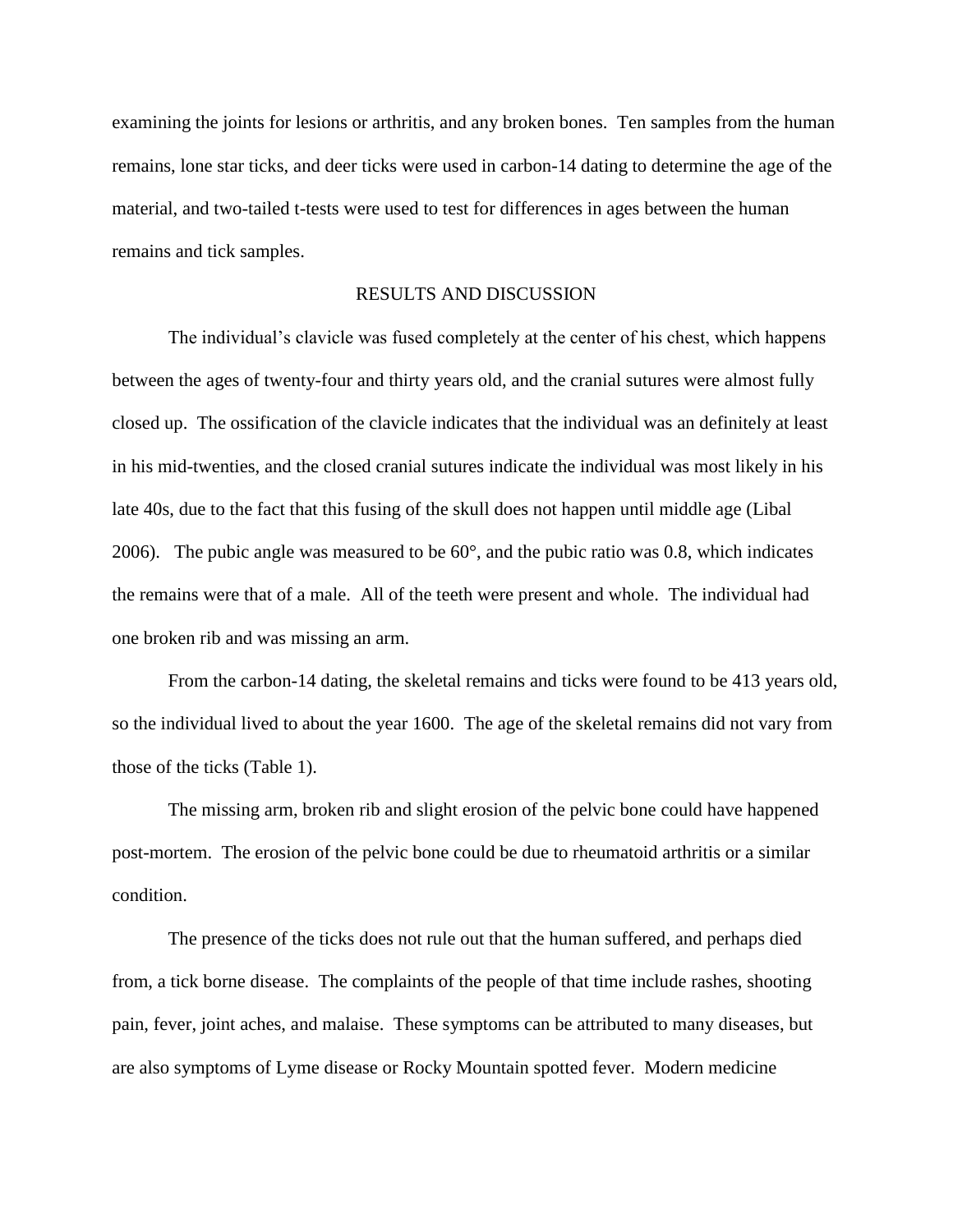involves using antibiotics to treat these diseases, but if they are left untreated they can be fatal (Weinberg 2007).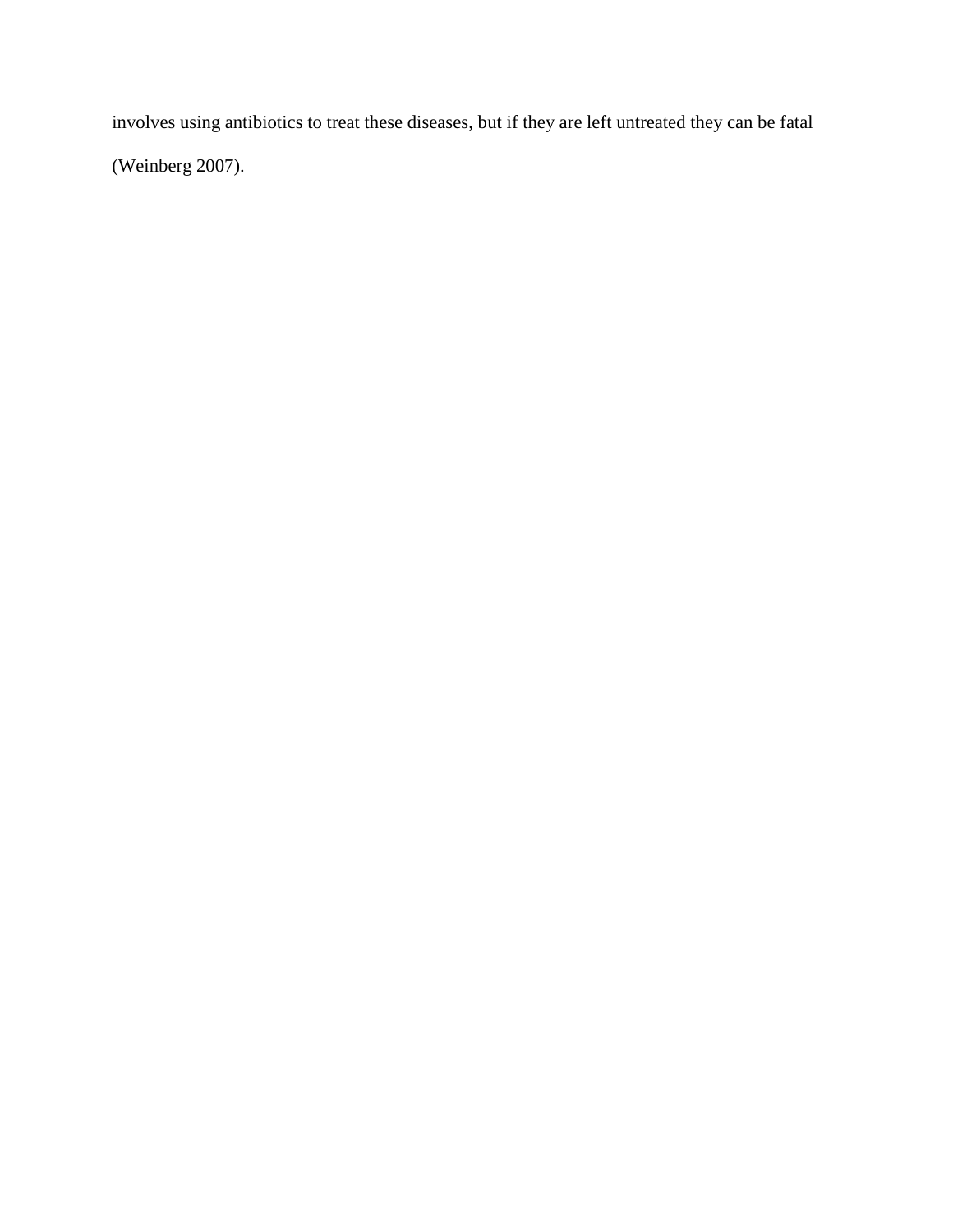#### LITERATURE CITED

- Cray, R. 2009. Weltering in their own blood: Puritan casualties in King Phillip's war. Historical Journal of Massachusetts 37: 106-123.
- Buckingham, S., G. Marshall, G. Shutze, C. Woods, M. Jackson, L. Patterson, and R. Jacobs. 2007. Clinical and laboratory features, hospital Course, and outcome of Rocky Mountain Spotted Fever in children. The Journal of Pediatrics 150: 180-184.

DeKeyser, S. 2005. The Wampanoag. Scholastic, New York, NY.

- Dulik, M., G. Elias, J. Gaieski , G. Jennings , M. Markley, and T. G. Schurr. 2010. Genetic heritage and native identity of the Seaconke Wampanoag tribe of Massachusetts. American Journal of Physical Anthropology 142: 579-589.
- Esposito, S., S. Bosis, C. Sabatini, L. Tagliaferri, and N. Principi. 2013. *Borrelia burgdorferi* infection and Lyme disease in children. International Journal of Infectious Diseases 17: 153-158.
- Goodard, J., A.S. Varela-Stokes. 2009. Role of the lone star tick, *Amblyomma americanum* (L.), in human and animal diseases. Veterinary Parasitology 160: 1-12.
- Hoen, A., G. Margos, S. J. Benta, M. A. Diuk-Wassera, A. Barbour, K. Kurtenbach, and D. Fish. 2009. Phylogeography of *Borrelia burgdorferi* in the eastern United States reflects multiple independent Lyme disease emergence events. Proceedings of the National Academy of Sciences of the United States of America 106: 15013-15018.
- Jensenius M., P. Parolab, and D. Raoult. 2006. Threats to international travelers posed by tickborne diseases. Travel Medicine and Infectious Diseases 4: 4-13.
- Libal, A. 2006. Forensic Anthropology. Harding House, Philadelphia, MA.
- Weinberg, G. 2007. Rocky Mountain Spotted Fever. Pediatric Clinical Advisor 2: 502-503.